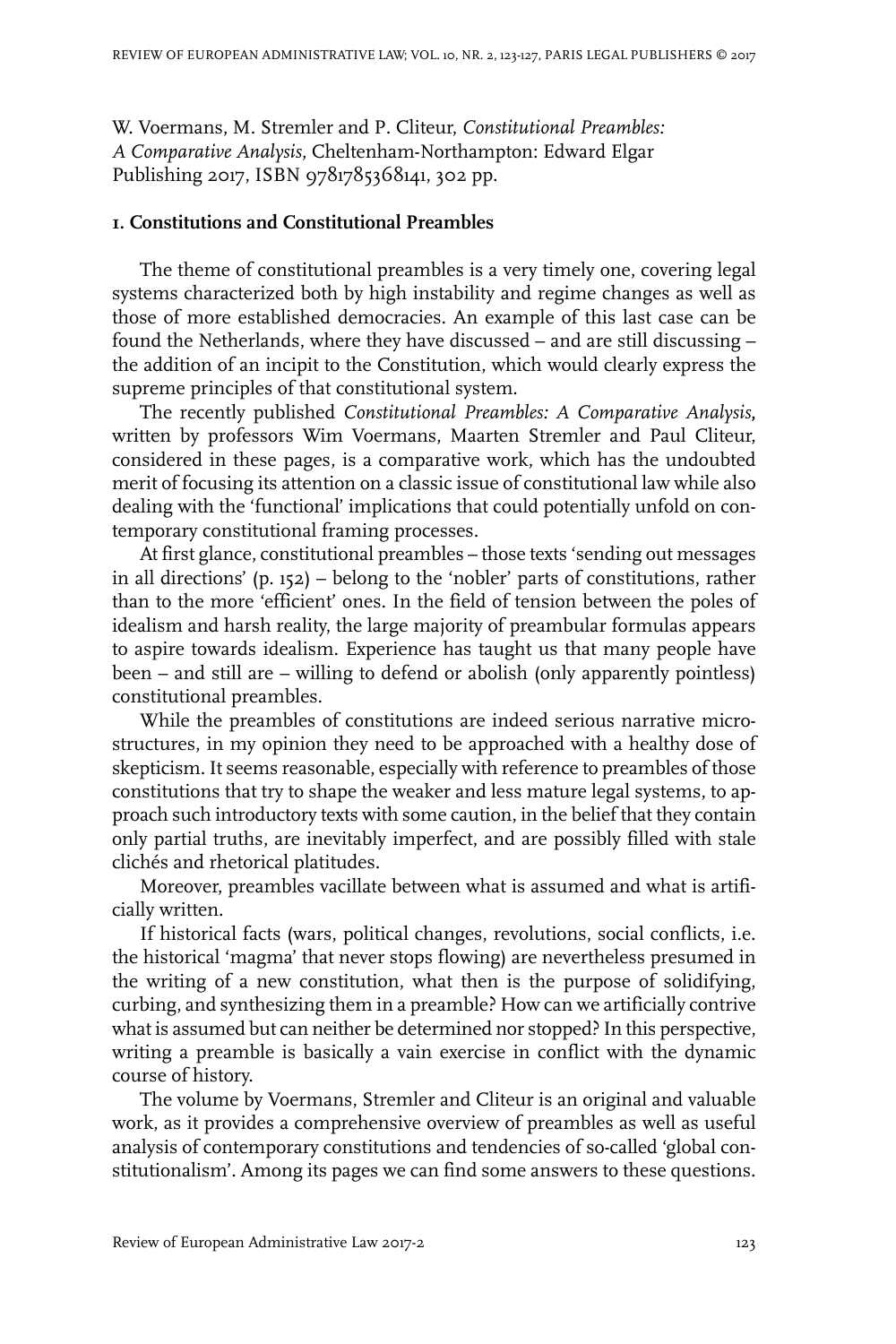## **2. The Authors' Perspective**

The book, which is broken down into eight chapters, starts with an introductory and methodological note and ends with some conclusive considerations. It also includes an appendix containing the English versions of all the existing UN member-state constitutional preambles (pp. 165-297). The authors exploit a good mix of quantitative and qualitative tools. The former being useful to test the occurrences of stylistic and editorial choices in constitutional texts and the latter being fundamental to contextualize the analysis with existing literature and with the most significant cases of constitutional review of legislation.

At the beginning of their work, the authors present an inventory of preambles. Particularly interesting are the pages dedicated to non-constitutional preambles (chapter 2, pp. 9-13), a topic of utmost importance, in relation to its most general connections with the logic of legal discourse. The following part of the chapter is devoted specifically to constitutional preambles. Considering the large sample given, which consists of 190 constitutions, only 32 of them (17%) lack a preamble. Of great interest is the paragraph on the trend of contemporary constitutionalism: the more recent the constitution, the more likely they are to have a preamble. Voermans, Stremler and Cliteur write: 'the use of preambles is becoming common practice' (p. 18).

The third chapter is dedicated to the contents of preambles. The authors distinguish three types of content: *a)* the general structure of the constitutional system; *b*) elements linked to the recognition and safeguarding of fundamental rights; *c)* elements that specifically outline the national characteristics of a legal system.

The chapter's following pages are mainly based on language analysis and develop around a threefold scheme analyzing *a)* the references to the 'authors' of the preambles, *b)* the addressees of the preambles, and *c)* the style used (chapter 4). Focusing on the second element: Voermans, Stremler and Cliteur identify the main addressee as the public. They write: 'The primary addressees of preambles ... are the citizens (or the people as a whole)'  $(p. 74)$  – not forgetting, however, the possible presence of secondary or even more specific recipients: 'people who have to work with the constitution and have to apply it', 'groups of people to which the constitution is directed' and 'specific groups of people outside the country' (p. 75).

It is very worthwhile to note that the 'world community' is a further potential addressee.In other words, today's preambles serve a broad promotional function. In the words of the authors: 'states may try to convince the international community (including donors and investors…) of their credibility' (p. 76).

The possible modulation of the style of preambles can be distinguished as 'solemn', 'plain' or 'legal', depending on the way in which the phrases and terms are structured (pp. 80-88).

The functionalist approach comes in the middle of the fifth chapter. Voermans, Stremler and Cliteur distinguish *legal functions* from *non-legal functions*.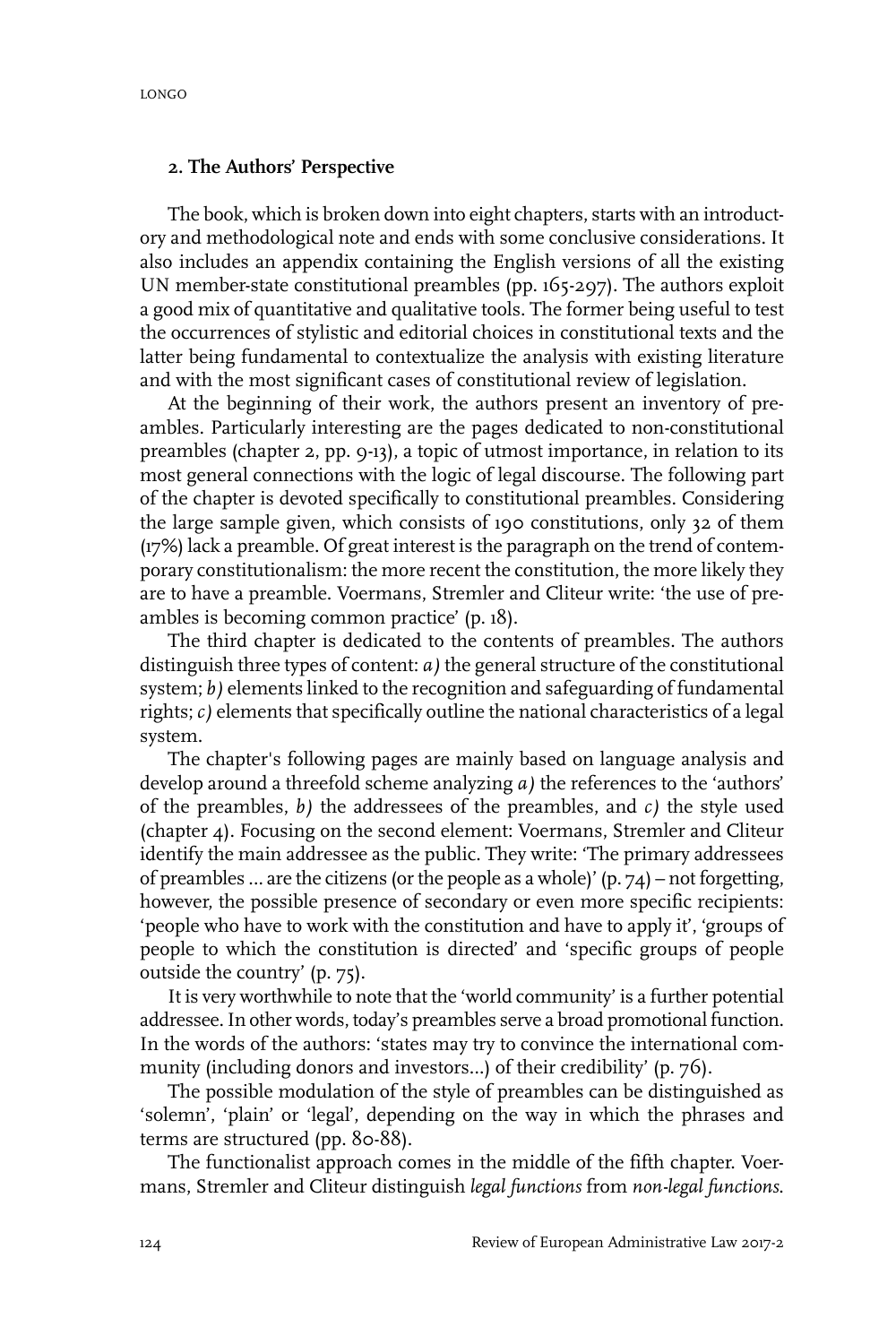In the former, the preamble acts as 'a potential source of directly enforceable rights' (p. 89) and provides additional support for the interpretation of a constitutional text. An additional legal function is referred to as 'constitutional entrenchment': in this perspective preambles represent a sort of protected nucleus versus primary legislation, and may even be able to withstand amendments to the constitution they precede. The five *non-legal functions* as identified by the authors, however, seem more elusive: *expressive*, *identifying*, *evocative*, '*bridge in time*' and *educational* (pp. 91-94).

The following chapter (*Two prototypes: The United States and France*) is devoted to the contrast between two distinct and opposing models: *a)* The US Constitution's preamble, 'We the people of the United States, in order to form a more perfect union ...' and *b)* the opening of the current French Constitution, 'Le peuple français proclame solennellement son attachement aux Droits de l'Homme et aux principes de la souveraineté nationale ...'. Voermans, Stremler and Cliteur, classifying the US and French preambles into two 'prototypes', they refer to the divergent use that national courts have made of their respective constitutional preambles.

In adopting a different approach, we could instead argue that the two preambles differ because they have dissimilar goals and different 'compensating' capacities. The United States preamble confers inspiration to a regulatory instrument (i.e. the Constitution), which would otherwise only find its core characteristics in prudence and mistrust. In France, on the contrary, the preamble compensates for the tone of the Constitution (characterized by considerable novelties regarding the form of government) and links it to the past and to the French constitutional heritage.

The seventh chapter (*Preambles from other states*, pp. 116-149) is structured as a review of major cases drawn from the most disparate constitutional experiences. Thus, the preamble of the constitutions of Canada, Ireland, Germany, Poland, Bosnia and Herzegovina, South Africa and India (in relation to the decisions of their respective Courts) are highlighted. In most cases preambles seem to play a 'supporting role' to other constitutional provisions; it is much less common for a preamble to be awarded a full and autonomous rank.

We may therefore isolate one of the conclusions reached by Voermans, Stremler and Cliteur: preambular forumulas are referred to as 'expressions of faith' (p. 150); they should be reconsidered as an appeal to the beliefs and credence of the people. In this perspective a preamble is structured and phrased in order to facilitate the legitimacy of political and legal systems: 'They serve as a nexus between the abstract systemic world and the individual's psyche' (p. 151).

The book as a whole has four strengths that make it unique in the existing landscape. Firstly, it provides an impressive and intelligent collection data processing (quantitative and qualitative). Secondly, the reader is offered an up-todate overview of works dealing with constitutional preambles. Thirdly, there are many references to the decisions of courts and tribunals that have dealt with constitutional preambles and have had to analyze their legal force. Finally, all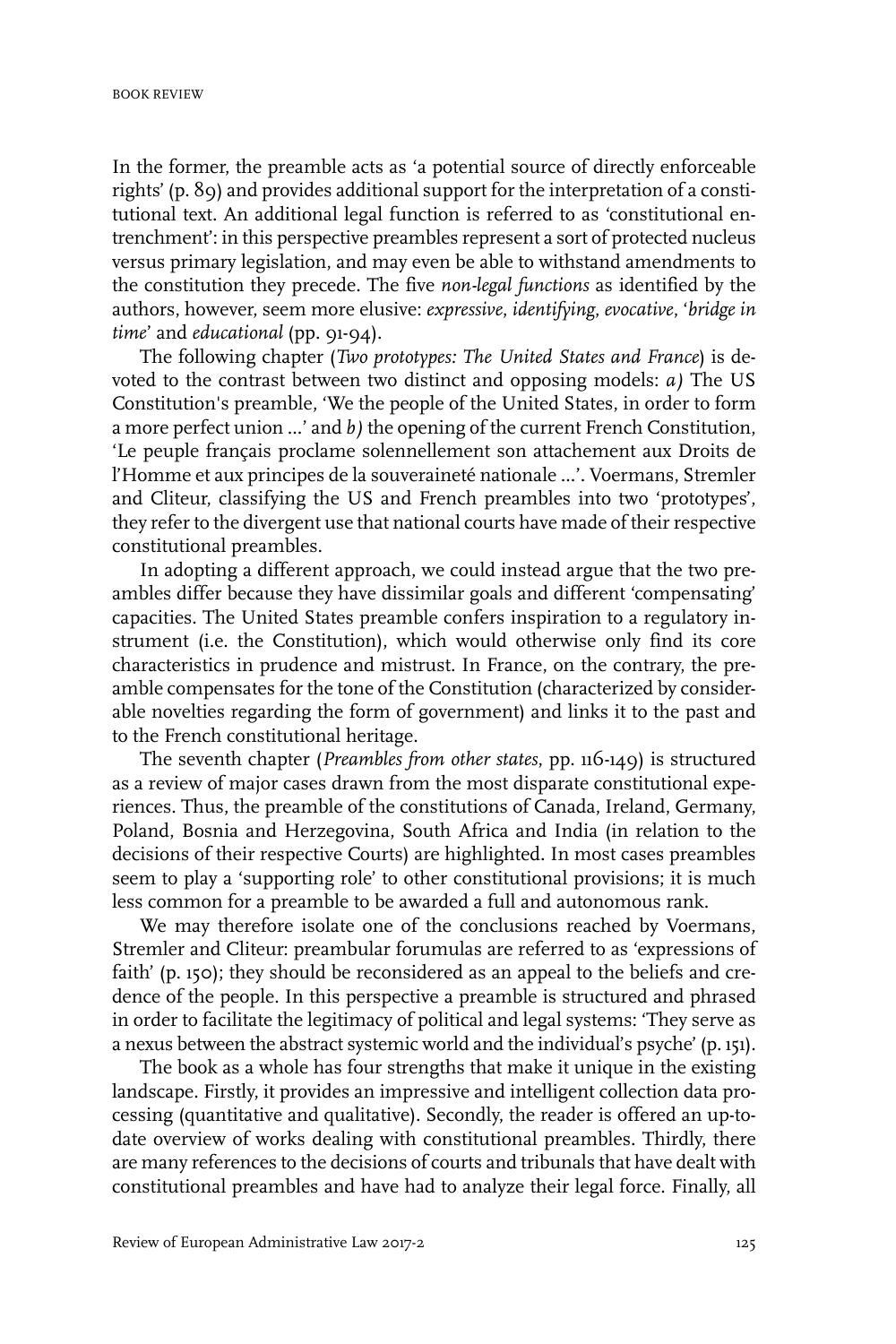contemporary constitutional preambles in their English translations can be found in the book.

## **3. Some Additional Considerations**

Taking inspiration from the authors' reflections and trying to take some further steps, what can we learn about the role constitutional preambles play today? Why do we even feel it is useful to write a preamble?

Experience has shown us two strong points of constitutional preambles.

Preambles are good examples of 'lyrical constitutionalism'. That is to say, a constitutionalism aimed more towards creating and maintaining idyllic, symbolic and identity tension than to generating clear and defined prescriptions. They lead to emotional reactions, they set the tone and can even contribute to enhancing the actual effectiveness of constitutional texts by facilitating cohesion and identification.

Furthermore, constitutional preambles are sometimes performative expressions that not only tell and recount, but also 'do things with words' and show us that sometimes 'to say something is to do something'.

But experience also shows us three points of weakness of constitutional preambles:

*a.* The collocation of individual norms into the preamble can be intended to dampen their effect.

Therefore, and paradoxically very often, preambles can in fact be the most suitable places for the renouncement of normative production. In Italy, the Constituent Assembly (1946-1947) discussed the possibility of including a preamble, but in the end, this option was discarded in order to prevent ambiguities in interpretation. On several occasions it was suggested by members of the Constituent Assembly to confine the most controversial provisions (e.g. those related to the protection of social rights and the actualization of welfare) to the preamble*.* Had such a contentious preamble been included in the Italian Constitution, it might have been useless.

- *b.* 'Lying' or incongruous preambles, which do not appear to be perfectly consistent with the text that follows. This can happen, for example, when the preamble makes solid references to more or less defined divinities, but the constitution that follows contains provisions which sanction religious freedom.
- *c.* The inconsistency between what preambles proclaim versus reality. One thing that is astonishing is the widespread appeal of constitutional preambles to the rule of law, democracy and political pluralism. The comparison between the already-mentioned ideals and harsh realities (which are reported, for example, in the annual *Democracy Index* developed by the *Economist's Intelligence Unit*) would reveal many dramatic surprises.

These considerations, together with the authors' analysis, can lead us to identify the main function – today as in the past – of constitutional preambles.